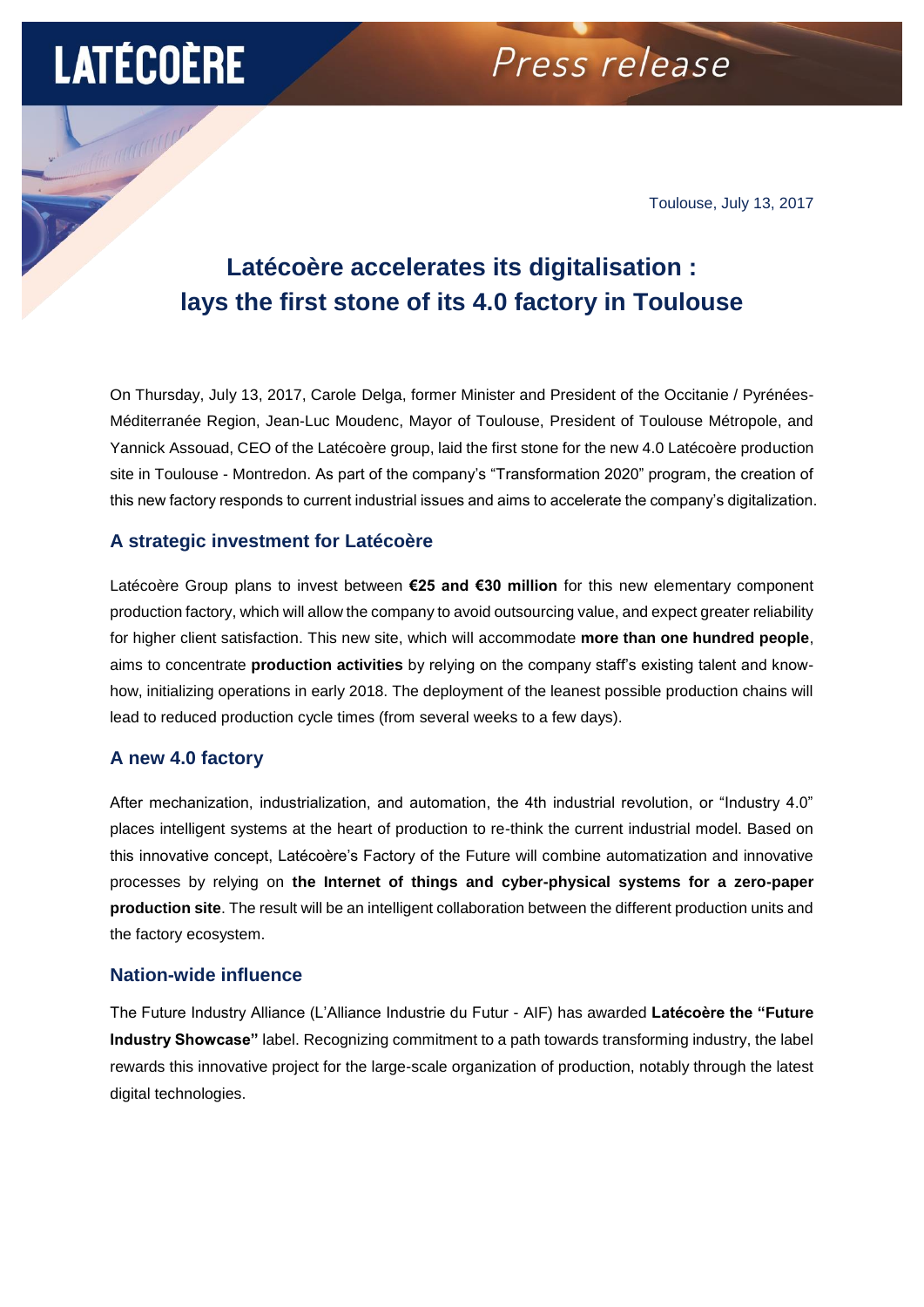# **LATÉCOÈRE**

Press release

#### **Testimonials**

**Yannick Assouad, CEO of the Latécoère Group, declares**, *"This Factory of the Future is, for Latécoère, the expansion and large-scale realization of efforts to modernize and automate our industrial tool. Digitizing our processes, as well as interconnecting production and the factory's ecosystem, are new pillars 4.0 reorganization and intelligent industry plans. This new "smart factory" is proof of the combined wills and shared commitments of Toulouse Métropole and the Occitanie / Pyrénées-Méditerranée region, whose support I wish to emphasize."*

\*\*\*

*"Montredon's Future Factory, of the latest 4.0 generation, confirms our attractiveness strategy and strengthens Toulouse's position as the world aeronautics capital. Latécoère is one of the biggest names in the sector, which chose Toulouse as early as 1917. For its 100th anniversary, the company chose to develop its activities in the new district of Gabardie-Montredon. A development and a symbol to which we are very attached here in Toulouse,"* **underscored Jean-Luc Moudenc, Mayor of Toulouse, President of Toulouse Métropole.**

\*\*\*

*"Digital, automated, connected… this factory is proof of Latécoère Group's forward-thinking vision, and of the richness of the Occitanie region's expertise. I take pride in this project's "Future Industry Showcase" label. It speaks to its quality and excellence. Furthermore, it is also a showcase for our regional industry as a whole.The Region works alongside aeronautics leaders. With more than 80,000 jobs and an industrial fabric made up of 800 companies with a total of 10 billion euros in revenue, our region benefits from an incredible catalyst in terms of innovation, attractiveness, and employment. That is why the Region made the early choice to support Latécoère as it develops. By laying the first stone today, we mark a new, determining era in realizing this project."* **Carole Delga, former Minister, President of the Occitanie / Pyrénées-Méditerranée Region.**

\_\_\_\_\_\_\_\_\_\_\_\_\_\_\_\_\_\_\_\_\_\_\_\_\_\_\_\_\_\_\_\_\_\_\_\_\_\_\_\_\_\_\_\_\_\_\_\_\_\_\_\_\_\_\_\_\_\_\_\_\_\_\_\_\_\_\_\_\_\_\_\_\_\_\_\_\_\_\_\_\_